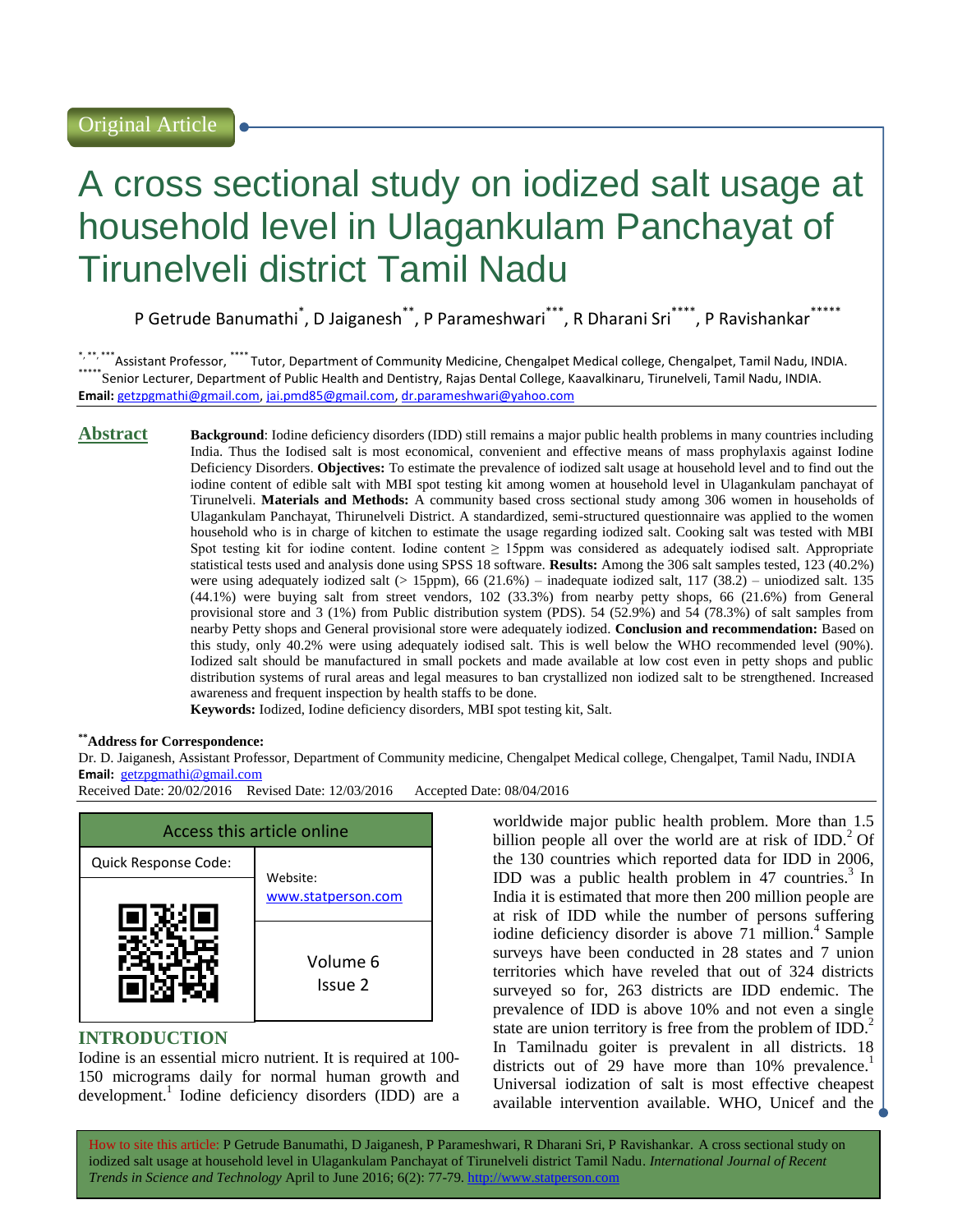international council for the control of iodine deficiency disorders recommend it.<sup>5</sup> In 1992 India made it mandatory that salt produced human consumption has to be adequately iodized.<sup>6</sup> Under the NIDDCP in India iodization of salt is the recommended strategy, with the level of iodization fixed at a minimum of 15 (PPM) at consumer level and  $30(PPM)$  at the production level.<sup>7</sup> Salt iodine testing is an important indicator for monitoring progress towards universal salt iodization. In this study the iodine content of the salt was being measured by MBI spot testing kit. The MBI kits are inexpensive, require minimal training and provide an immediate result, do not require any infrastructure. For single observer the sensitivity of this test is 93.3% and specificity of this test is  $90.4\%$ .<sup>[8]</sup>The consumption of iodized salt is much higher in urban areas in comparison to rural area leaving the most venerable and socio economically disadvantaged segments of the population at a greater risk.

### **MATERIALS AND METHODS**

This community based cross sectional study was done in households of Ulagankulam panchayat, Tirunelveli in August 2012. Sample size was estimated by conducting the pilot study and estimated sample of 306 were selected by Multi stage random sampling method. Among the districts of Tamil Nadu, Tirunelveli district was chosen randomly. Tirunelveli district consist of 19 blocks. From this 19 blocks, Cheranmehadevi block was chosen randomly by lottery method. Cheranmehadevi block contains 12 panchayats. From these 12 panchayats, ulagankulam panchayat was chosen randomly. The study was cross sectional in nature and ethical clearance was obtained from the institutional ethical committee. The study conducted at ulagankulam panchayat, located near Western Ghats in tirunelveli district. The panchayat consist of totally of 846 houses. The house details were obtained from ulagankulam panchayat office. Then the required number of 306 samples was chosen from random table. After getting the consent from each selected household, Semi structured questionnaire was administrated to the women household who is in charge of kitchen to assess the usage regarding iodized salt. Then sample of salt used for cooking purpose collected & tested using MBI kit. The data was entered in Excel sheet and analyzed using SPSS  $18<sup>th</sup>$  version. The results were expressed as percentages.

## **RESULTS**

A total of 306 women in the households, whose age ranged from 19 to 75 years were included in the study with the mean age was 40 years. The predominant religion in these households was Hindus followed by Christians accounting 213 (69.6%) and 93 (30.4%). 255 (83.3%) of the households belonged to the backward class, 27 (8.8%) were scheduled tribes, 18 (5.9%) were most backward class and 6 (2 %) were forward caste. 144 (47.1%) of the women interviewed had attended elementary school (1 to 5 std), 96 (31.4%) had attained higher secondary education, 35 (11.3%) were illiterate and 31 (10.2%) were degree holders. Most of the women 300 (98%) interviewed were housewives. 177 (57.8%) of the households lived in pucca house, 93 (30.4%) lived in semi pucca house and 36 (11.8%) lived in kutcha house. The prevalence of iodized salt usage at household level using mbi kit was shown in Table 1.

| <b>Table 1:</b> Prevalence of iodized salt usage at household level using |
|---------------------------------------------------------------------------|
| <b>MBI kit</b>                                                            |

| <b>IVIBI KIL</b>              |                     |            |  |  |  |
|-------------------------------|---------------------|------------|--|--|--|
| <b>Type of salt</b>           | <b>Number (306)</b> | Percentage |  |  |  |
| Adequately iodized (>15ppm)   | 123                 | 40.2%      |  |  |  |
| Inadequately iodized (<15ppm) | 66                  | 21.6%      |  |  |  |
| Not iodized (0 ppm)           | 117                 | 38.2%      |  |  |  |

Out of the 306 households surveyed, 135 (44.1%) were buying salt from street vendors, 102 (33.3%) from nearby petty shops, 66 (21.6%) from General provisional store and 3 (1%) from Public distribution system (PDS). The iodine content of edible salt from various sources was shown in Table 2.

|  |  |  |  | <b>Table 2: lodine content of edible salt</b> |  |
|--|--|--|--|-----------------------------------------------|--|
|--|--|--|--|-----------------------------------------------|--|

| <b>TODIC 4.</b> TOUTHE COTTLETIE OF CUIDIC 30TE |                             |                                                                                                                                                                                                                                                                                                                                                                                                                                                                                                      |                             |  |
|-------------------------------------------------|-----------------------------|------------------------------------------------------------------------------------------------------------------------------------------------------------------------------------------------------------------------------------------------------------------------------------------------------------------------------------------------------------------------------------------------------------------------------------------------------------------------------------------------------|-----------------------------|--|
| Salt                                            | Nearby petty shops<br>(102) | <b>General provisional store and Public distribution system</b><br>(69)                                                                                                                                                                                                                                                                                                                                                                                                                              | <b>Street vendors (135)</b> |  |
| Adequately iodized                              | 54 (52.9%)                  | 54 (78.3%)                                                                                                                                                                                                                                                                                                                                                                                                                                                                                           | 15 (11.1%)                  |  |
| Inadequately & unionized                        | 48 (47.1%)                  | 15 (21.7%)                                                                                                                                                                                                                                                                                                                                                                                                                                                                                           | 120 (88.9%)                 |  |
| $\sim$ 0.0 $\sim$ 1                             | 0.0100000                   | $\blacksquare$ $\blacksquare$ $\blacksquare$ $\blacksquare$ $\blacksquare$ $\blacksquare$ $\blacksquare$ $\blacksquare$ $\blacksquare$ $\blacksquare$ $\blacksquare$ $\blacksquare$ $\blacksquare$ $\blacksquare$ $\blacksquare$ $\blacksquare$ $\blacksquare$ $\blacksquare$ $\blacksquare$ $\blacksquare$ $\blacksquare$ $\blacksquare$ $\blacksquare$ $\blacksquare$ $\blacksquare$ $\blacksquare$ $\blacksquare$ $\blacksquare$ $\blacksquare$ $\blacksquare$ $\blacksquare$ $\blacks$<br>$\sim$ |                             |  |

Among the 306 households, 93 (30%) were buying Packaged crushed salt, 75 (24.5%) were buying Packaged crystal salt and 138 (45.5%) were buying Loose crystal salt. Table 3 shows the availability of adequately iodized salt with the form of salt purchased.

| Table 3: Availability of adequately iodized salt versus form of salt purchased |                           |                                          |  |  |
|--------------------------------------------------------------------------------|---------------------------|------------------------------------------|--|--|
| Form of salt                                                                   | <b>Adequately iodized</b> | Inadequately iodized or not iodized salt |  |  |
| Packaged crushed (93)                                                          | 66 (71%)                  | 27 (29%)                                 |  |  |
| Packaged crystal (75)                                                          | 42 (56%)                  | 33 (44%)                                 |  |  |
| Loose crystal salt (138)                                                       | 15 (10.9%)                | 123 (89.1%)                              |  |  |